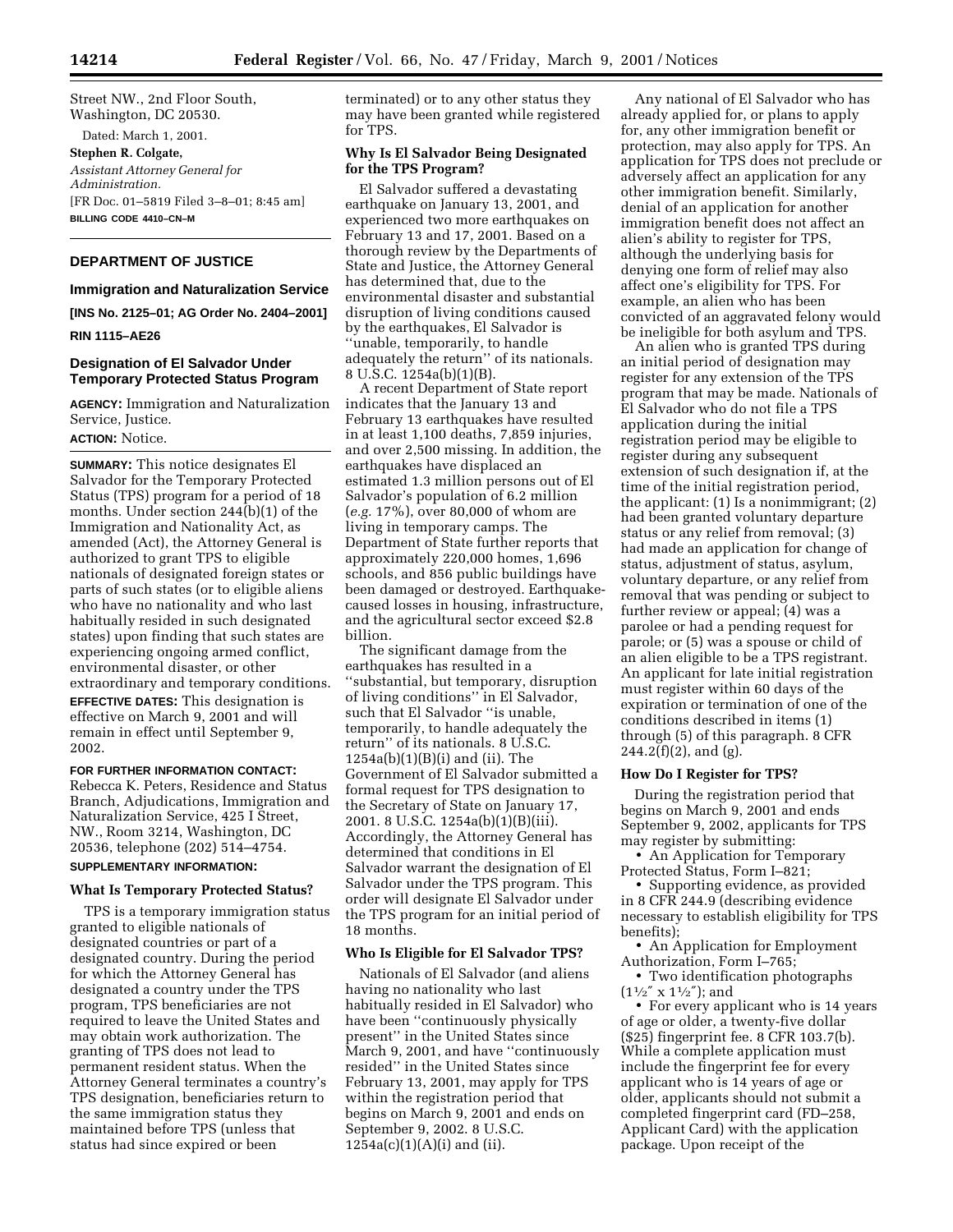application, the Service will mail an appointment letter with instructions to appear for fingerprinting at a Serviceauthorized Application Support Center  $(ASC)$ 

A \$50 fee must accompany the TPS application Form I–821. If the applicant requests employment authorization, he or she must submit a \$100 fee with Form I–765. An applicant who does not seek employment authorization does not need to submit the \$100 fee, but still must submit the Form I–765. A \$25 fingerprint fee must also be submitted

for every applicant who is 14 years of age or older. The applicant may request a fee waiver(s) in accordance with the regulations at 8 CFR 244.20.

|                                                                                                                                                                                                                                                                                                                                                                                                                                     | Then                                                                                                                                                                                                                                                                                                                                                                                                                                                                                                                                                                                            |
|-------------------------------------------------------------------------------------------------------------------------------------------------------------------------------------------------------------------------------------------------------------------------------------------------------------------------------------------------------------------------------------------------------------------------------------|-------------------------------------------------------------------------------------------------------------------------------------------------------------------------------------------------------------------------------------------------------------------------------------------------------------------------------------------------------------------------------------------------------------------------------------------------------------------------------------------------------------------------------------------------------------------------------------------------|
| You are a national of El Salvador (or an alien having no nationality who<br>last habitually resided in El Salvador) registering for TPS and em-<br>ployment authorization.<br>You already have employment authorization or do not want employ-<br>ment authorization.<br>You are registering for TPS and employment authorization and are re-<br>questing a fee waiver for the Form I-821 fee (\$50) and Form I-765<br>fee (\$100). | You must complete and file: Form I-821, Application for Temporary<br>Protected Status, with fee (\$50), Form I-765, Application for Employ-<br>ment Authorization, with fee (\$100), and Fingerprint fee (\$25).<br>You must complete and file: Form I-821, with fee (\$50), Form I-765,<br>with no fee, and Fingerprint fee (\$25).<br>You must complete and file: Appropriately documented fee waiver re-<br>quest and requisite affidavit (and any other information) in accord-<br>ance with 8 CFR 244.20, Form I-821, with no fee, Form I-765, with<br>no fee, and Fingerprint fee (\$25). |

# **Where Should I Register for TPS?**

Submit the completed forms and applicable fees to the Immigration and Naturalization Service (INS) Service Center that has jurisdiction over your place of residence. 8 CFR 244.7(a).

If you live in Connecticut, Delaware, the District of Columbia, Maine, Maryland, Massachusetts, New Hampshire, New Jersey, New York, Pennsylvania, Puerto Rico, Rhode Island, Vermont, Virginia, West Virginia, or in the U.S. Virgin Islands, mail your application to: Vermont Service Center, ATTN: TPS, 75 Lower Welden Street, St. Albans, VT 05479.

If you live in Arizona, California, Guam, Hawaii, or Nevada, mail your application to: California Service Center, ATTN: TPS, P.O. Box 10821, Laguna Niguel, CA 92607–0821.

If you live in Alabama, Arkansas, Florida, Georgia, Kentucky, Louisiana, Mississippi, New Mexico, North Carolina, Oklahoma, South Carolina, Tennessee, or Texas, mail your application to: Texas Service Center, P.O. Box 850997, Mesquite, TX 75185– 0997.

If you live elsewhere in the United States, please mail your application to: Nebraska Service Center, P.O. Box 87821, Lincoln, NE 68501–7821.

### **Where Can I Find Information About the TPS Program?**

Information concerning the TPS program for nationals of El Salvador (and aliens having no nationality who last habitually resided in El Salvador) will be available at the Service Internet Website, located at *www.ins.usdoj.gov*, the INS National Customer Service Center, at 1–800–375–5283, and at local Immigration and Naturalization Service offices upon publication of this notice.

## **Notice of Designation of El Salvador Under Temporary Protected Status Program**

By the authority vested in me as Attorney General under section 244 of the Immigration and Nationality Act, as amended (8 U.S.C. 1254a), and after consultation with the appropriate agencies of the Government, I find that:

(1) El Salvador has endured three severe earthquakes resulting in a substantial, but temporary, disruption of living conditions in El Salvador;

(2) El Salvador is unable, temporarily, to handle adequately the return of its nationals;

(3) The Government of El Salvador officially has requested designation of El Salvador for TPS; and

(4) Permitting nationals of El Salvador (and aliens having no nationality who last habitually resided in El Salvador) to remain temporarily in the United States is not contrary to the national interest of the United States.

Accordingly, it is ordered as follows:

(1) El Salvador is designated for TPS under section 244(b)(1)(B) of the Act. Nationals of El Salvador (and aliens having no nationality who last habitually resided in El Salvador) who have been ''continuously physically present'' since March 9, 2001 and have ''continuously resided in the United States'' since February 13, 2001, may apply for TPS within the registration period that begins on March 9, 2001 and ends on September 9, 2002.

(2) I estimate that there are no more than 150,000 nationals of El Salvador (and aliens having no nationality who last habitually resided in El Salvador) in the United States who are eligible for TPS.

(3) Except as specifically provided in this notice, applications for TPS by nationals of El Salvador (and aliens having no nationality who last

habitually resided in El Salvador) must be filed pursuant to the provisions of 8 CFR part 244. Aliens who wish to apply for TPS must file an Application for Temporary Protected Status, Form I– 821, together with an Application for Employment Authorization, Form I– 765, during the registration period that begins on March 9, 2001 and will remain in effect until September 9, 2002.

(4) A fee prescribed in 8 CFR 103.7(b)(1) of \$50 dollars will be charged for each Application for Temporary Protected Status, Form I– 821, filed during the registration period.

(5) A fee prescribed in 8 CFR 103.7(b)(1) of \$100 dollars will be charged for each Application for Employment Authorization, Form I– 765, filed by an alien requesting employment authorization. An alien who already has employment authorization or who does not wish to request employment authorization still must file Form I–765 for data gathering purposes without the \$100 filing fee, together with Form I–821.

(6) A fee prescribed 8 CFR 103.7(b)(1) of \$25 for fingerprinting must be submitted with the Form I–821.

(7) Applicants may request (a) fee waiver(s) in accordance with 8 CFR 244.20.

 $(8)$  Pursuant to section 244 $(b)(3)(A)$  of the Act, and after consultation with appropriate agencies of the Government, the Attorney General will review, at least 60 days before the expiration of the initial period of designation on September 9, 2002, the conditions in El Salvador to determine whether the conditions for designation of El Salvador under the TPS program continue to be met. Notice of that determination, including the basis for the determination, will be published in the **Federal Register**. If there is an